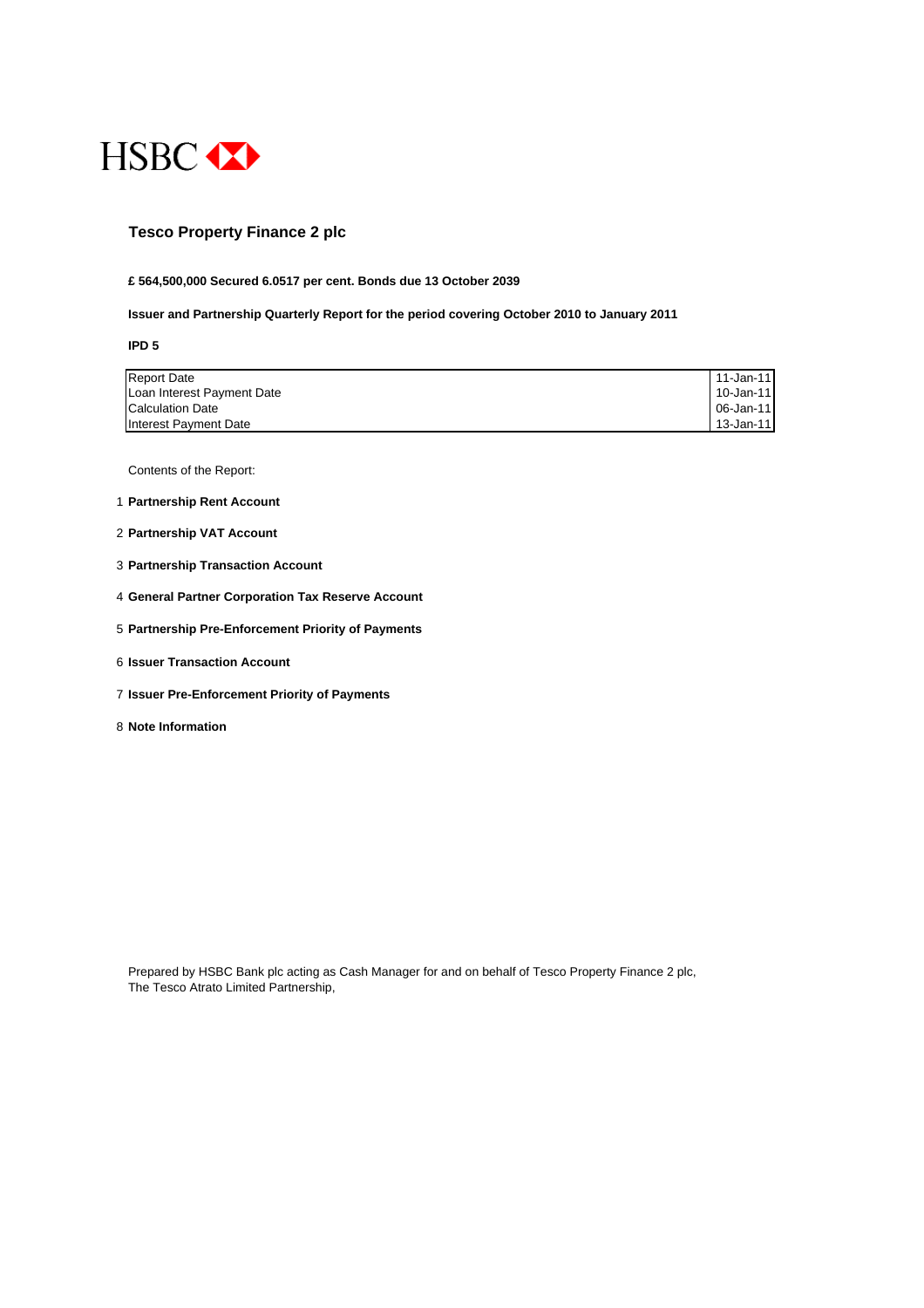### **1. Partnership Rent Account 69796072**

|             | Opening Balance                    | $0.00$ Cr           |
|-------------|------------------------------------|---------------------|
| <b>DATE</b> | <b>ENTRY DETAILS</b>               | CR/DR<br>AMOUNT (£) |
| 23-Sep-09   | Initial Deposit on Closing Date    | 5,000.00 Cr         |
| 23-Dec-10   | Rent                               | 7,776,157.22 Cr     |
| 10-Jan-11   | To Partnership Transaction Account | 7,776,157.22 Dr     |
|             | <b>Closing Balance</b>             | 5,000.00 Cr         |

# **2. Partnership VAT Account 69796099**

|                                     | Opening Balance                                                | $0.03$ Cr                                             |       |
|-------------------------------------|----------------------------------------------------------------|-------------------------------------------------------|-------|
| <b>DATE</b>                         | <b>ENTRY DETAILS</b>                                           | AMOUNT (£)                                            | CR/DR |
| 29-Sep-10<br>27-Oct-10<br>24-Dec-10 | <b>VAT Funding</b><br><b>VAT Payment</b><br><b>VAT Funding</b> | 1,360,827.53 Cr<br>1,356,309.93 Dr<br>1,360,827.53 Cr |       |
|                                     | <b>Closing Balance</b>                                         | 1,365,345.16 Cr                                       |       |

### **3. Partnership Transaction Account 69796080**

| 13-Oct-10     | <b>Opening Balance</b>                               | 66,735.73 Cr     |       |
|---------------|------------------------------------------------------|------------------|-------|
| <b>DATE</b>   | <b>ENTRY DETAILS</b>                                 | AMOUNT (£)       | CR/DR |
|               |                                                      |                  |       |
| 11-Jan-10     | Property Advisor Fee (Reserved)                      | 25,000.00 Cr     |       |
| 11-Jan-10     | Property Pool Manager Fee (Reserved)                 | 63,750.00 Cr     |       |
| 13-Apr-10     | Property Pool Manager Fee (Reserved)                 | 63,750.00 Cr     |       |
| 13-Jul-10     | Property Pool Manager Fee (Reserved)                 | 63,750.00 Cr     |       |
| 13-Oct-10     | Property Pool Manager Fee (Reserved)                 | 63,750.00 Cr     |       |
| 07-Jan-11     | <b>Credit Interest</b>                               | 809.02 Cr        |       |
| $10 - Jan-11$ | Transfer from Rent                                   | 7,776,157.22 Cr  |       |
| 10-Jan-11     | <b>Trustee Fee</b>                                   | 1,468.75 Dr      |       |
| 10-Jan-11     | <b>Ongoing Fee</b>                                   | 16,535.23 Dr     |       |
| 10-Jan-11     | <b>Mourants</b>                                      | 56,469.40 Dr     |       |
| 10-Jan-11     | Partnership Swap payment                             | 2,620,672.18 Cr  |       |
| 10-Jan-11     | <b>Partnership Debt</b>                              | 10,258,558.33 Dr |       |
| $10 - Jan-11$ | <b>Other Expenses</b>                                | 43,031.25 Dr     |       |
| 10-Jan-11     | Transfer to General                                  | $0.00$ Dr        |       |
| 10-Jan-11     | Property Pool Manager Fee (Paid Previously Reserved) | 255,000.00 Dr    |       |
|               |                                                      |                  |       |
|               | <b>Closing Balance</b>                               | 113,311.19 Cr    |       |

# **4. General Partner Corporation Tax Reserve Account 69796115**

|      | <b>Opening Balance</b> | $0.00$ Cr           |
|------|------------------------|---------------------|
| DATE | <b>ENTRY DETAILS</b>   | CR/DR<br>AMOUNT (£) |
|      |                        |                     |
|      |                        |                     |
|      |                        |                     |
|      | <b>Closing Balance</b> | $0.00$ Cr           |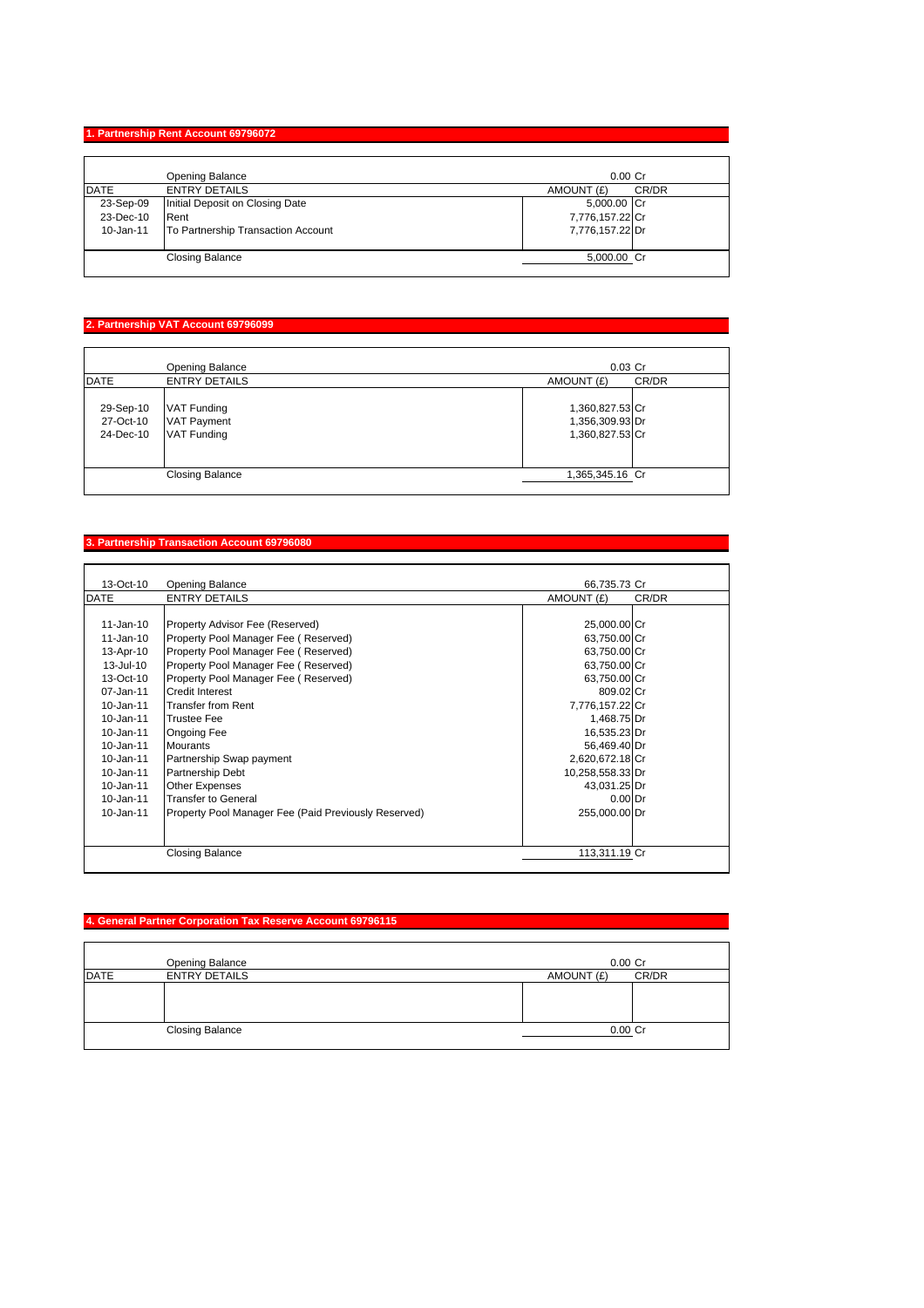| Date      |                                                                             | <b>Funds Paid Out of</b><br>account (£) | <b>Funds Received</b><br>into account $(E)$ |
|-----------|-----------------------------------------------------------------------------|-----------------------------------------|---------------------------------------------|
| 10-Jan-11 |                                                                             |                                         |                                             |
|           | <b>Partnership Available Funds</b>                                          |                                         |                                             |
|           | a Rental Income                                                             |                                         | 7,776,157.22                                |
|           | b Funds from Issuer under Partnership Swaps                                 |                                         | 10,258,582.98                               |
|           | c From Partnership VAT Account                                              |                                         |                                             |
|           | d From Partnership Disposal Proceeds Account                                |                                         |                                             |
|           | e From Partnership Insurance Proceeds Account                               |                                         |                                             |
|           | f Interest received by the Partnership Accounts and Rent Account            |                                         |                                             |
|           | g Eligible Investment Earnings by Partnership                               |                                         |                                             |
|           | h Advance under Committed Subordinated Loan Agreement                       |                                         |                                             |
|           | i Net proceeds of a CPO Disposal or a Mortgage Property                     |                                         |                                             |
|           | Net proceeds of a disposal of a Mortgage Property                           |                                         |                                             |
|           | k Any other sums standing to the credit of the Partnership Transaction Ac   |                                         | 67,544.75                                   |
|           | <b>Partnership Pre-Enforcement Priority of Payments</b>                     |                                         |                                             |
|           | a Partnership Security Trustee Fees                                         | 1,468.75                                |                                             |
|           | b Issuer Security Trustee Fee, Bond Trustee, operating expenses of the      |                                         |                                             |
|           | Issuer (Ongoing Partnership Facility Fee)                                   | 10,785.23                               |                                             |
|           | c Partnership Operating Expenses excluding GP UK Tax                        | 4,500.00                                |                                             |
|           | d Partnership Operator Fee                                                  | 47,469.40                               |                                             |
|           | d Property Advisor Fee (Annual 25 K Jan)                                    |                                         |                                             |
|           | d Nominees Corporate Services Provider Fee                                  | 3,000.00                                |                                             |
|           | d Nominees Holdco Corporate Services Provider Fee                           | 1,500.00                                |                                             |
|           | d Nominees Side Letter payments                                             |                                         |                                             |
|           | d Nominees Holdco Side Letter payments                                      |                                         |                                             |
|           | d Account Bank Fee                                                          |                                         |                                             |
|           | d Cash Manager Fee                                                          |                                         |                                             |
|           | d Issuer Account Bank, PPA CM, CSP Fee (Ongoing Partnership Facility Fee)   | 5,000.00                                |                                             |
|           | d Headlease payment                                                         |                                         |                                             |
|           | e Partnership Expenses Ledger payment                                       | 6,250.00                                |                                             |
|           | f Partnership Debt Interest                                                 | 8,461,295.33                            |                                             |
|           | f Partnership Swap payment                                                  | 7,637,910.80                            |                                             |
|           | g Partnership Debt Principal                                                | 1,797,263.00                            |                                             |
|           | Issuer Partnership Swap Termination Amount (Ongoing Partnership Facility    |                                         |                                             |
|           | h Fee)                                                                      | 750.00                                  |                                             |
|           | Partnership Swap Termination Amount                                         |                                         |                                             |
|           |                                                                             | 43,031.25                               |                                             |
|           | Property Pool Manager Fee                                                   |                                         |                                             |
|           | k Partnership Expenses Ledger payment                                       | 82,061.19                               |                                             |
|           | <b>Alteration Adjustment Rent</b>                                           |                                         |                                             |
|           | m Committed Subordinated Loan payment<br>n Partnership Distribution Account |                                         |                                             |
|           |                                                                             |                                         |                                             |
|           | <b>Totals</b>                                                               | 18,102,284.95                           | 18,102,284.95                               |

**Expense Reserve Ledger - Max GBP 500,000.00**

| Date      |              |
|-----------|--------------|
| 10-Jan-11 | 88,311.19 Cr |
| Balance   | 88,311.19    |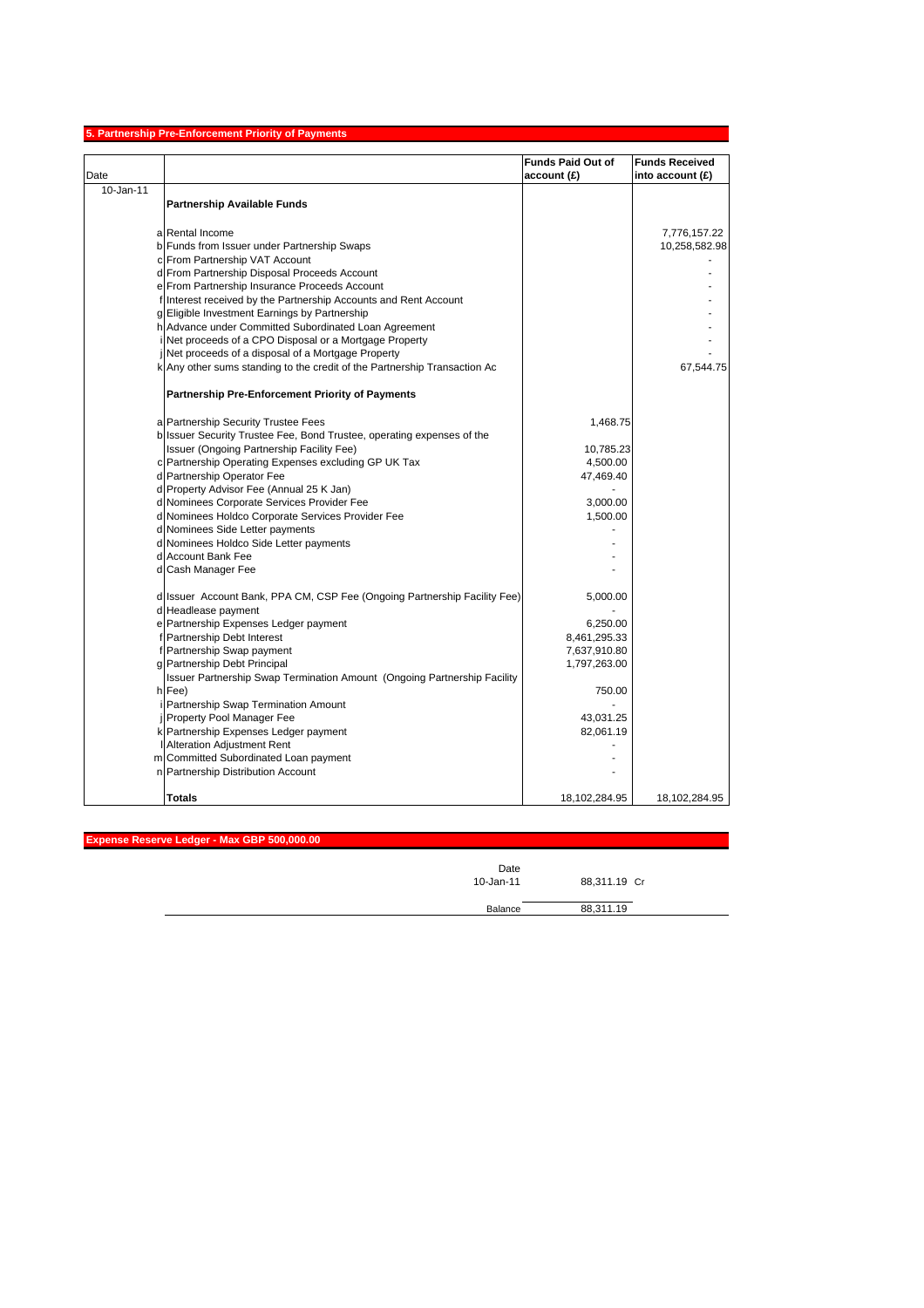# **6. Issuer Transaction Account 69796123**

|               | <b>Opening Balance</b>                   | $0.00$ Cr           |
|---------------|------------------------------------------|---------------------|
| <b>DATE</b>   | <b>ENTRY DETAILS</b>                     | CR/DR<br>AMOUNT (£) |
|               | From Close                               | 17,364.00 Cr        |
| $01 - Jan-10$ | Credit interest                          | 7.39<br>lCr         |
| 13-Jan-10     | <b>Issuer Operating Costs (Reserved)</b> | 50,996.00 Cr        |
| $13 - Jan-10$ | <b>Isuer Profit</b>                      | 750.00 Cr           |
| 01-Feb-10     | Credit interest                          | 91.77 Cr            |
| $01-Mar-10$   | Credit interest                          | 7.96 Cr             |
| 26-Mar-10     | Dividend Declared                        | 12,501.50 Dr        |
| 01-Apr-10     | Credit interest                          | 8.51 Cr             |
| 13-Apr-10     | <b>Issuer Profit</b>                     | 750.00 Cr           |
| 03-May-10     | <b>Credit interest</b>                   | 19.79 Cr            |
| 25-May-10     | Return PWC Fee                           | 26,450.00 Cr        |
| $01$ -Jun-10  | Credit interest                          | 7.61 Cr             |
| 01-Jul-10     | Credit interest                          | 10.35 Cr            |
| 13-Jul-10     | <b>Issuer Profit</b>                     | 750.00 Cr           |
| 02-Aug-10     | Credit interest                          | 53.50 Cr            |
| 01-Sep-10     | Credit interest                          | $10.45$ Cr          |
| 01-Oct-10     | Credit interest                          | 10.45 Cr            |
| $13-Oct-10$   | <b>Issuer Profit</b>                     | 750.00 Cr           |
| 01-Nov-10     | <b>Credit interest</b>                   | 95.39 Cr            |
| 23-Nov-10     | <b>Tax Payment</b>                       | 390.32 Dr           |
| $01 - Dec-10$ | Credit interest                          | 10.54 Cr            |
| 03-Jan-11     | <b>Credit interest</b>                   | 11.56 Cr            |
| 13-Jan-11     | <b>Swaps Receipts</b>                    | 2,620,672.18 Cr     |
| 13-Jan-11     | Partnership Debt                         | 10,258,558.33 Cr    |
| 13-Jan-11     | Swap Pays                                | 2,620,672.18 Dr     |
| 13-Jan-11     | <b>Ongoing Fee</b>                       | 15,785.23 Cr        |
| 13-Jan-11     | <b>HSBC Fee</b>                          | 7,643.75 Dr         |
| 13-Jan-11     | <b>SFM Fee</b>                           | 34,591.48 Dr        |
| $13 - Jan-11$ | <b>Issuer Profit</b>                     | 750.00 Cr           |
| 13-Jan-11     | <b>Notes</b>                             | 10,258,558.33 Dr    |
|               |                                          |                     |
|               |                                          |                     |
|               | <b>Closing Balance</b>                   | 59,563.45 Cr        |

### **7. Issuer Pre-Enforcement Priority of Payments**

|           |                                                        | <b>Funds Paid Out of</b> | <b>Funds Received</b> |
|-----------|--------------------------------------------------------|--------------------------|-----------------------|
| Date      |                                                        | account (£)              | into account (£)      |
| 13-Jan-11 |                                                        |                          |                       |
|           |                                                        |                          |                       |
|           | <b>Ilssuer Available Funds</b>                         |                          |                       |
|           |                                                        |                          |                       |
|           | a Funds due to Issuer under Partnership Swap Agreement |                          | 7,637,910.80          |
|           | b Amounts due to Issuer in respect of Partnership Loan |                          | 10,275,093.56         |
|           | c Any amount due to Issuer under Issuer Swap Agreement |                          | 10,258,582.98         |
|           | d Ineterest Received by Issuer on Transaction Account  |                          | 11.56                 |
|           | e Eigible Investment Earnings                          |                          | 0.00                  |
|           |                                                        |                          |                       |
|           |                                                        |                          |                       |
|           | <b>Issuer Pre-Enforcement Priority of Payments</b>     |                          |                       |
|           |                                                        |                          |                       |
|           | a Bond Trustee Fee                                     | 1,175.00                 |                       |
|           | a Issuer Security Trustee Fee                          | 1,468.75                 |                       |
|           | <b>b</b> Issuer Operating Expenses                     | 8.141.48                 |                       |
|           | c Issuer/Issuer Holdco Corporate Services Provider Fee | 0.00                     |                       |
|           | c Paying Agent Fee                                     | 500.00                   |                       |
|           | c Account Bank Fee                                     | 750.00                   |                       |
|           | c Cash Manager Fee                                     | 3,750.00                 |                       |
|           | d Bond Interest                                        | 8,461,295.32             |                       |
|           | d Bond Principal                                       | 1,797,263.00             |                       |
|           | d Issuer Swap Provider                                 | 7,637,910.80             |                       |
|           | d Partnership Swap payment                             | 10,258,582.98            |                       |
|           | e Issuer Profit                                        | 750.00                   |                       |
|           | f Swap Subordinated Amounts                            | 0.00                     |                       |
|           | g Issuer Partnership Swap Termination Amount           | 0.00                     |                       |
|           | h Issuer Transaction Account                           | 11.57                    |                       |
|           |                                                        |                          |                       |
|           | <b>Totals</b>                                          | 28,171,598.90            | 28,171,598.90         |